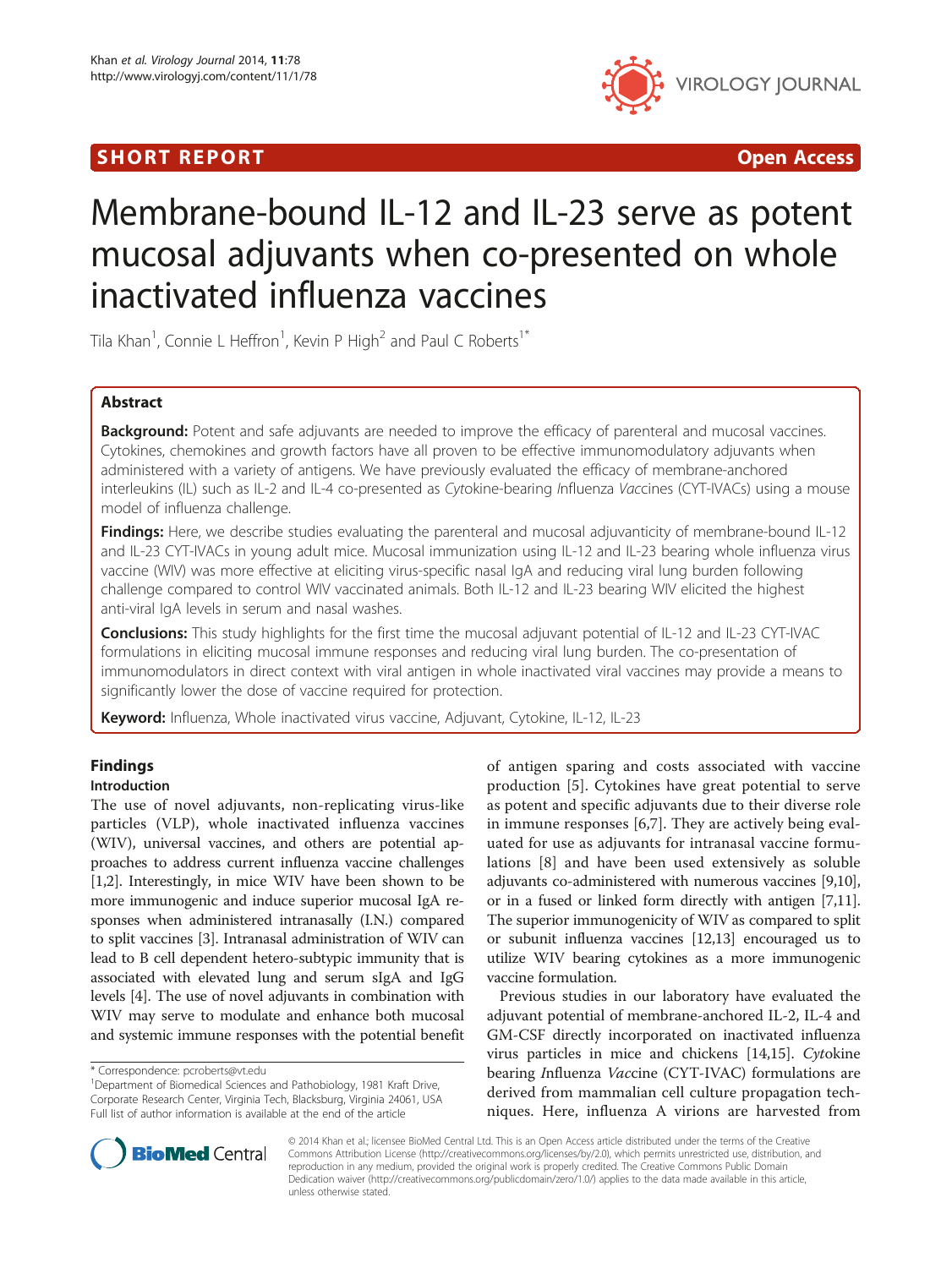infected MDCK cell lines that are constitutively expressing membrane-bound cytokines at their cell surfaces. As the virus buds and is released they recognize and incorporate the membrane-bound cytokine into the virion envelope. In the present study we expanded our panel of immunomodulators to include IL-12 and IL-23 and evaluated their immunogenicity and protective efficacy by different routes of immunization in young adult mice. IL-12 is a Th1 polarizing cytokine that promotes the differentiation of naïve CD4 + T helper cells towards a Th1 phenotype and stimulates both NK cells and T cells to secrete the immunomodulatory cytokine, IFNγ [[16,17\]](#page-6-0). Co-administration of IL-12 during intranasal vaccination has proven to be efficacious in stimulating enhanced immune responses to pneumococcal [[18](#page-6-0)] and HIV antigens [[19\]](#page-6-0) as well as the induction of systemic and mucosal CTL responses [[20](#page-6-0)]. Recently, we demonstrated that both IL-2 and IL-12 can serve as immunopotentiating agents in influenza vaccines tailored for the elderly [[21](#page-6-0)]. Here, we expanded upon those observations and evaluated whether IL-12 and IL-23 in a membrane-bound formulation would serve as mucosal adjuvants for influenza WIV in young adult mice.

## Methods

The cDNA encoding for mouse derived immunomodulators IL-12 and IL-23 was fused inframe to the membrane anchoring regions of the hemagglutinin (HA) of A/WSN/33 influenza virus as previously described [[15,21](#page-6-0)]. The mIL-12 gene derived from pORF-mIL-12 (p35:p40) plasmid (InvivoGen) and the mIL-23 (p19: p40) gene construct synthesized in vitro (GenScript®), both encode for a single chain open reading frame in which both subunits are linked by a hydrophobic linker molecule (see Additional file [1](#page-5-0): Figure S1). Cytokine gene amplicons were further subcloned into the  $pcDNA3.1 \sim HA1513$ vector using restriction endonuclease sites HindIII and BamHI. Madin-Darby canine kidney cells (MDCK) constitutively expressing membrane-bound IL12/HA and IL23/HA were established and surface expression of membrane bound cytokines was validated by indirect immunofluorescence microscopy as described previously [\[15,21](#page-6-0)]. Double gradient purified whole inactivated influenza vaccines (WIV) were produced from influenza A/PR/8/34 (H1N1) virus infected MDCK producer cell lines as described previously and incorporation of membrane-bound cytokines was further validated by western blot analysis of whole viral lysates [[15,21](#page-6-0)]. All animal experiments were performed based on the guidelines of NIH and approval of Institutional Animal Care and Use Committee (IACUC) of Virginia Polytechnic Institute and State University. 8–10 week old female Balb/c mice (Mus musculus) from Charles River Laboratories (CRL) were allowed to acclimate for at least 10 days prior to onset of vaccination studies. Lightly anesthetized animals (isoflurane inhalant)

were immunized either intramuscularly (I.M.) (0.5 μg/ 100 μl volume of PBS) or intranasally (I.N.) (3 μg/10 μl volume of PBS into the nostrils) with inactivated double gradient purified control WIV (A/PR/8/34), CYT-IVAC<sup> $\sim$ mIL12</sup> and CYT-IVAC<sup> $\sim$ mIL23</sup> (n = 5 mice/group). PBS administered intramuscularly (I.M.) served as mock ( $n = 5$ mice/group). On day 21, all mice were administered I.M. a booster dose (I.M. group, 100 ng and I.N. group, 500 ng total viral protein) of vaccine. Blood was collected from the retro-orbital sinus on day 19 and day 35 postvaccination. Lightly anesthetized animals were challenged intranasally on day 36 post-vaccination with 100 mouse lethal dose 50 ( $MLD_{50}$ : 50 μl volume) of mouse-adapted influenza A/PR/8/34 virus. Body weights and clinical symptoms were monitored daily. All animals were sacrificed at day 4 post-challenge to determine viral lung loads. Sera, lungs, and nasal washes were collected post-mortem for biological assays. Quantitative levels of influenza-specific total IgG and IgA antibodies in serum or nasal washes were determined by enzyme-linked immunosorbent assay, ELISA [[15](#page-6-0)]. For standard curve generation, anti-mouse IgG (SouthernBiotech) or anti-mouse IgA (SouthernBiotech) antibodies were serially diluted 2 fold from 160 ng/ml to 0.03125 ng/ml (IgG) or 512 ng/ml to 0.03125 ng/ml (IgA) respectively. Serum samples were diluted 1:20 while nasal washes were undiluted for IgA determination. Quantitation of viral loads in frozen lung samples was determined by tissue culture infectious dose assay [[15](#page-6-0)].

## Results and discussion

Our construct design allows for the expression of murine IL-12(p35p40) and IL-23(p19p40), both heterodimeric cytokines, as single chain full-length IL-12p35p40 and IL-23p19p40 entities joined by a intra-subunit linker segment fused to the 71 amino acid long membrane anchoring region (short stalk, transmembrane and cytoplasmic tail domain) of the HA gene  $(HA<sup>1513</sup>)$  derived from influenza A/WSN/33 (H1N1) virus [[15](#page-6-0)] (see Additional file [1](#page-5-0): Figure S1). The latter serves to anchor the heterodimeric cytokine within the plasma membrane and is recognized by the virus assembly and budding machinery ensuring packaging within virions. Single chain IL-12 and IL-23 were chosen as they have been shown to be bioactive *in vitro* and *in vivo* using this constellation [\[22,23](#page-6-0)]. Following stable transfection of the virus permissive MDCK cell line with recombinant plasmids pcDNA3.1-IL-12  $(p35p40)/HA^{1513}$  and pcDNA3.1-IL-23  $(p19p40)/HA^{1513}$ ) the constitutive cell surface expression of the IL-12 and IL-23 cytokine fusion proteins were confirmed by immunofluorescence microscopy using IL12p40 specific antibodies (see Additional file [1:](#page-5-0) Figure S2). MDCK control cells did not stain positive for surface IL-12 (Additional file [1](#page-5-0): Figure S2A) or IL-23 (Additional file [1](#page-5-0):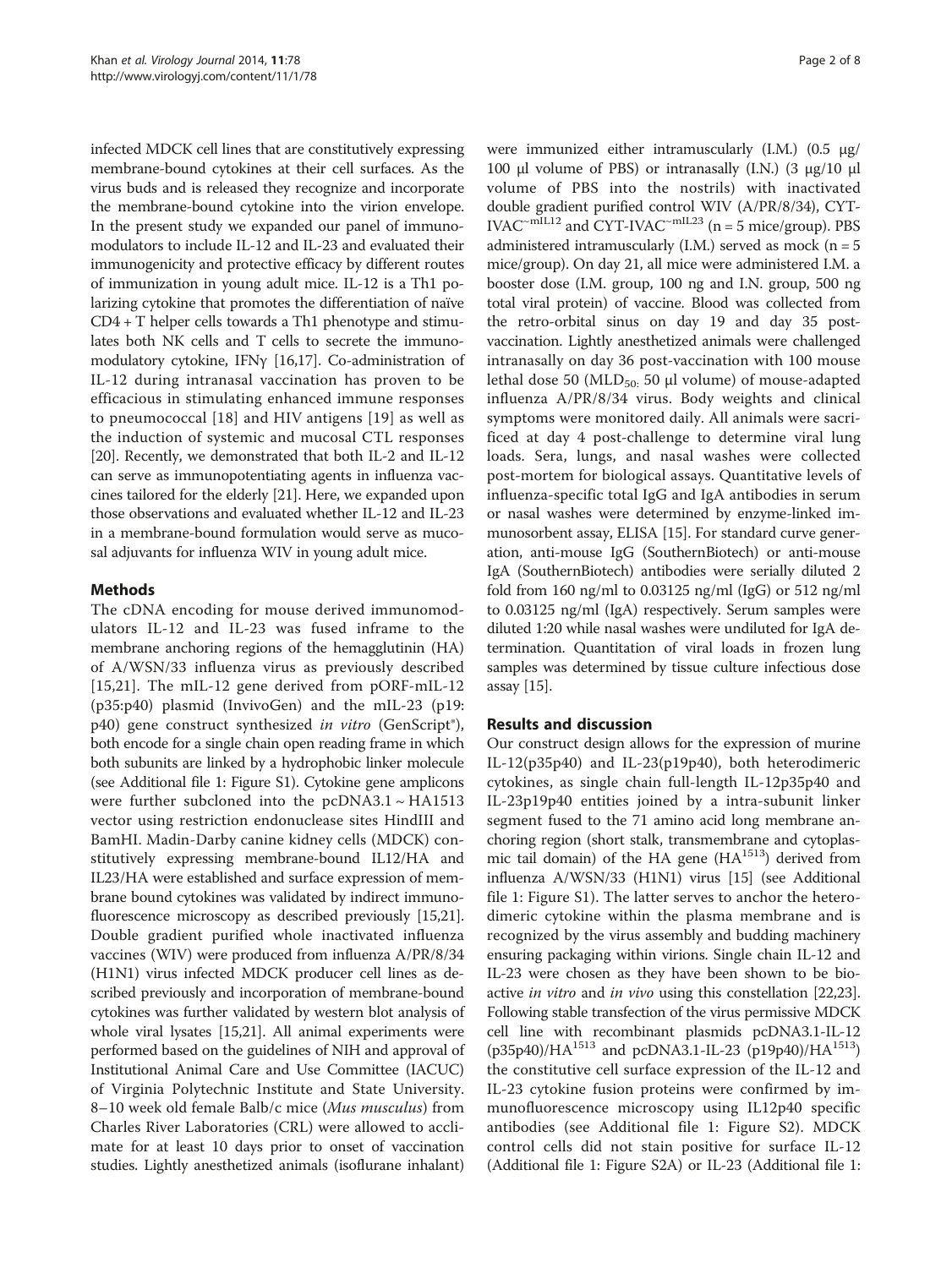Figure S2B). To prepare whole virus vaccines, MDCK stable transfectants were infected with influenza virus (A/PR/8/34) and virions bearing membrane-bound IL-12  $(CYT\text{-}IVAC^{-mIL12})$  and IL-23  $(CYT\text{-}IVAC^{-mIL23})$  were harvested from the supernatants, gradient-purified and subsequently inactivated using β-propiolactone (BPL) [[15](#page-6-0)]. Non-adjuvanted whole inactivated virus (A/PR/8/34) WIV grown from influenza virus infected wild type MDCK cells was used as control in this study.

Western blot analysis probed with antibodies specific for IL-12 or IL-23 was employed to validate full-length incorporation the heterodimeric cytokine fusion constructs into the specific CYT-IVAC formulations (Figure 1). Separation and staining of the CYT-IVAC<sup>~mIL12</sup> and  $CYT$ -IVA $C^{\sim$ mIL23 formulations respectively (Figure 1A,B) revealed a prominent band of approximately 70 kDa in molecular weight. The predicted molecular weights of membrane-bound IL-12 and IL-23 constructs are 68.93 and 66.87 kDa respectively. The cytokine specific bands were not detected in our control non-adjuvanted WIV formulation (PR8). HA incorporation was quantitated using western blot analysis [[15\]](#page-6-0) and quantitation of cytokines (IL-12 and IL-23) was performed (Figure 1C) using an IL12/IL23p40 specific bead assay as described by the manufacturer (eBioscience). Together, these data confirm that our CYT-IVAC formulations display fulllength membrane-bound immunomodulators in direct context with full-length viral hemagglutinin and other virion-associated proteins.

To explore in vivo adjuvanticity, female Balb/c mice were immunized with BPL-inactivated control WIV (A/ PR/8/34), CYT-IVAC<sup>~mIL12</sup> and CYT-IVAC<sup>~mIL23</sup> (n = 5/ group) either intramuscularly (I.M.) or intranasally (I.N.). On day 21, all mice were administered a booster dose of vaccine (I.M.). The I.N. prime followed by the I.M. boost was employed to mimic priming of mucosal antibody responses elicited during infection, followed by subsequent stimulation of systemic immune responses that may only

be marginally elicited by the mucosal route, yet are actively stimulated following parenteral vaccination. Based on total viral protein administered, animals received 165 ng/0.33 ng (I.M.) and 1 μg/165 ng (I.N.) of HA protein respectively during the prime/boost immunizations.

Anti-viral antibody levels elicited by CYT-IVACs and control non-adjuvanted WIV were determined on both pre-boost (day 19) and post-boost sera (day 35). As anticipated, I.M. immunization induced higher serum antiviral IgG responses as compared to the mucosal (I.N.) route supporting previous reports in both animal [[24](#page-6-0)] and human [[25](#page-6-0)] vaccine studies (Figure [2](#page-3-0)). Booster vaccination I.M. was given in all vaccine groups (both I.M. group and I.N. group) to boost primary responses and led to significantly higher antiviral IgG levels post-boost (40 ng/ml to 520 ng/ml) (Figure [2](#page-3-0)B) compared to preboost levels (25 to 205 ng/ml) within the I.M. group (Figure [2](#page-3-0)A). Interestingly, serum IgG antibodies were detected in the intranasal groups only following parenteral boosting (5 to 650 ng/ml). The levels were significantly greater compared to mock (PBS group) ( $p < 0.05$ ); albeit there were no significant differences among vaccinated groups (Figure [2](#page-3-0)C).

Further characterization of the antibody isotypes following booster vaccination revealed significantly higher levels of anti-viral serum IgA in animals that received CYT-IVAC~mIL12 and CYT-IVAC~mIL23 by the I.N. route (Figure [3](#page-4-0)A) compared to control WIV. Interestingly, I.M. administration of CYT-IVAC~mIL12 also induced significantly higher levels of serum anti-viral IgA. Nasal immunization of soluble cytokines IL-12, IL-1α, IL-18 with an HIV peptide has been shown to induce anti-HIV peptide serum and mucosal IgA [\[19\]](#page-6-0). This is the first report that membrane-bound IL-12 and IL-23 presented mucosally also stimulate serum anti-viral IgA.

All immunized animals were challenged on day 36 with 100  $LD_{50}$  of mouse-adapted influenza virus  $A/PR/8/34$ (H1N1) virus and sacrificed four days later for determining

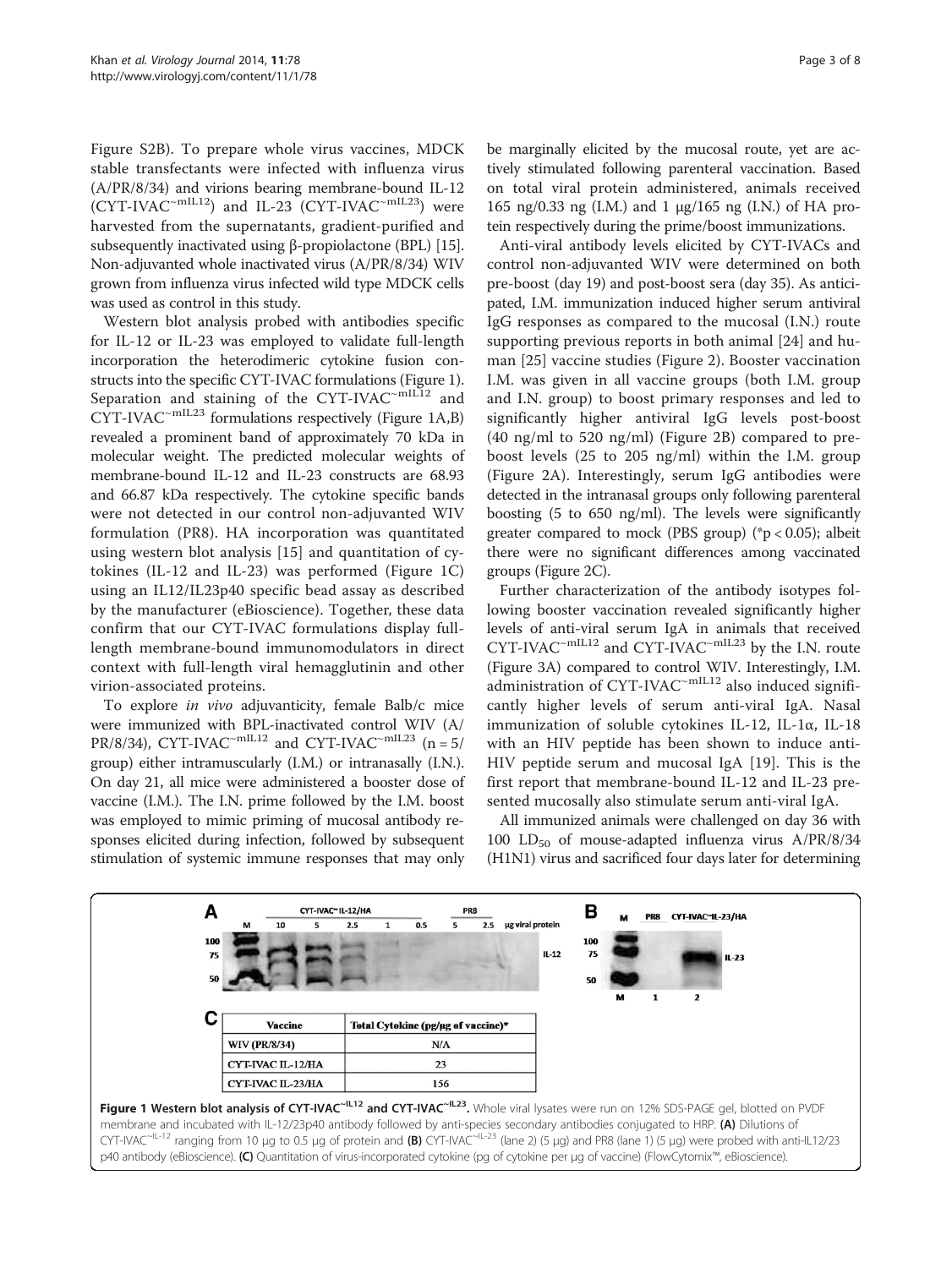<span id="page-3-0"></span>

pre-existing vaccine induced protective responses. Since mucosal antibodies present in the respiratory tract are known to provide significant protection from influenza infection [[26](#page-6-0)], we collected nasal washes from animals at day 4 post-infection and determined the anti-viral sIgA levels as a measurement of the vaccine-induced mucosal responses; anti-viral sIgA was not detectable in nasal washes of naïve challenged animals at day 4 (PBS group, Figure [3](#page-4-0)B). Both CYT-IVAC<sup>~mIL23</sup> and CYT-IVAC<sup>~mIL12</sup> vaccinated groups exhibited significantly higher levels of influenza-specific sIgA (p < 0.001) compared to the control WIV group, suggesting that both serve as potent mucosal adjuvants when co-presented in a membrane-bound formulation in direct context with WIV.

Surprisingly, high influenza-specific sIgA levels were also detected in the nasal washes of animals that received CYT-IVAC~mIL23 and CYT-IVAC~mIL12 strictly by the I.M. route (Figure [3](#page-4-0)B). This is not without precedence, as the transcutaneous or epicutaneous route of immunization coupled with mucosal adjuvants including bacterial toxins, chemical enhancers of cyclic AMP and the active form of Vitamin D3 have been reported to induce peripheral DC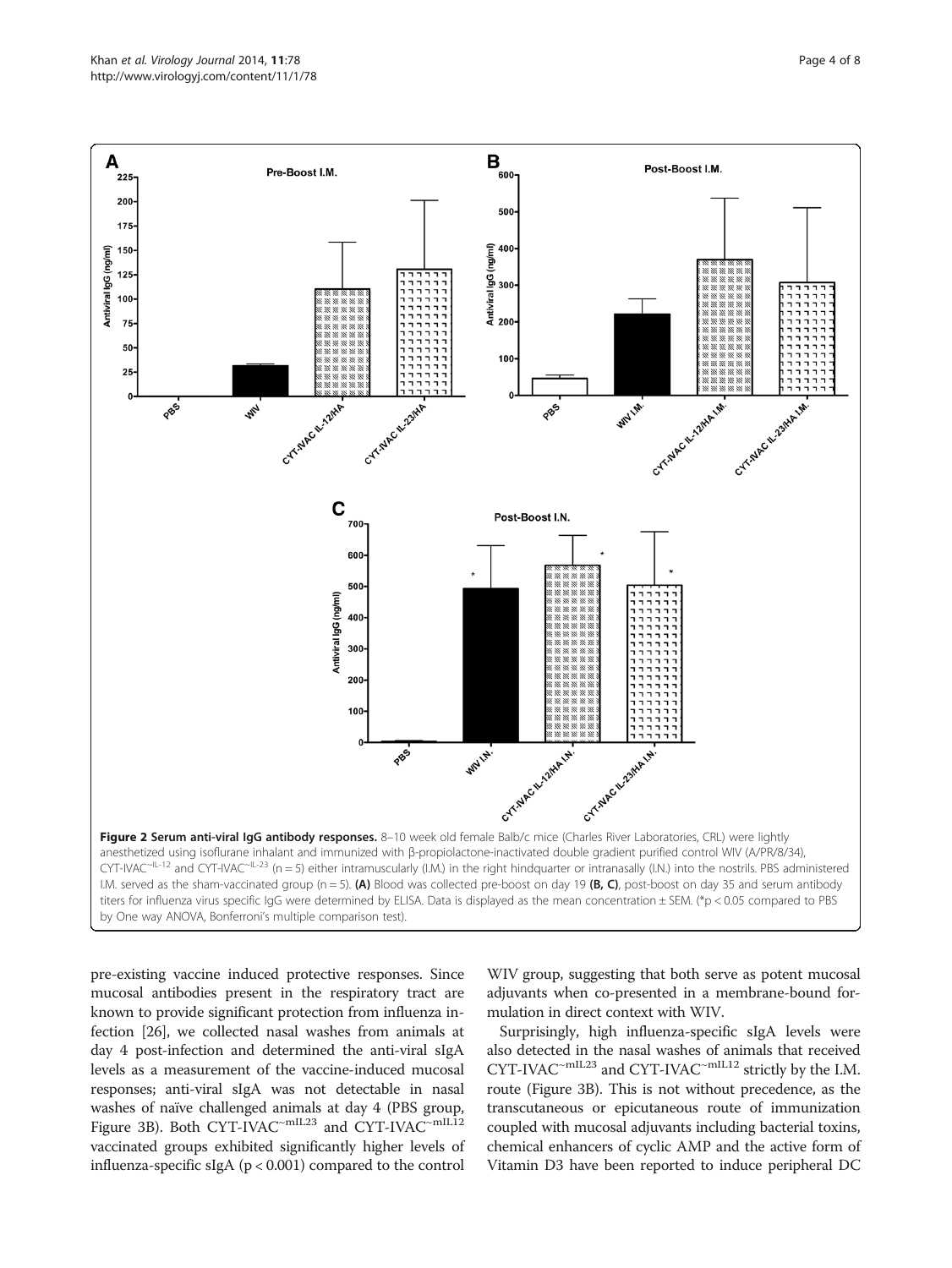<span id="page-4-0"></span>

migration to Peyers patches (mucosal tissues) and subsequent priming of T and B cells for mucosal homing [[27](#page-6-0)-[29](#page-6-0)]. Hence, our membrane-anchored IL-12 and IL-23 adjuvants may be activating dendritic cells in muscle tissue and targeting them to migration in draining lymph nodes, in a state that is conducive for priming T and B cells for homing to mucosal tissues.

A reduction in viral titers in lung tissue of vaccinated animals following viral challenge serves as a valuable correlate of protective efficacy of viral vaccines [\[30](#page-6-0)]. Whereas I.M. vaccination of either CYT-IVAC<sup>~mIL23</sup> or CYT-IVAC~mIL12 was able to reduce viral lung loads at day 4 post-challenge compared to non-vaccinated controls, they only trended towards a better protective



with a 100LD<sub>50</sub> dose of mouse-adapted A/PR/8/34 on day 36 following vaccination. At day 4 following challenge, animals (n = 5) were sacrificed, lung tissues were collected and flash frozen. Viral loads from homogenized lung tissue (n = 5) were determined by tissue culture infectious dose assay. Data is expressed as TCID<sub>50</sub> per gram of lung tissue. (\*p < 0.05, \*\*p < 0.01, \*\*\*p < 0.001 compared to PBS, one way ANOVA, Bonferroni's multiple comparison test.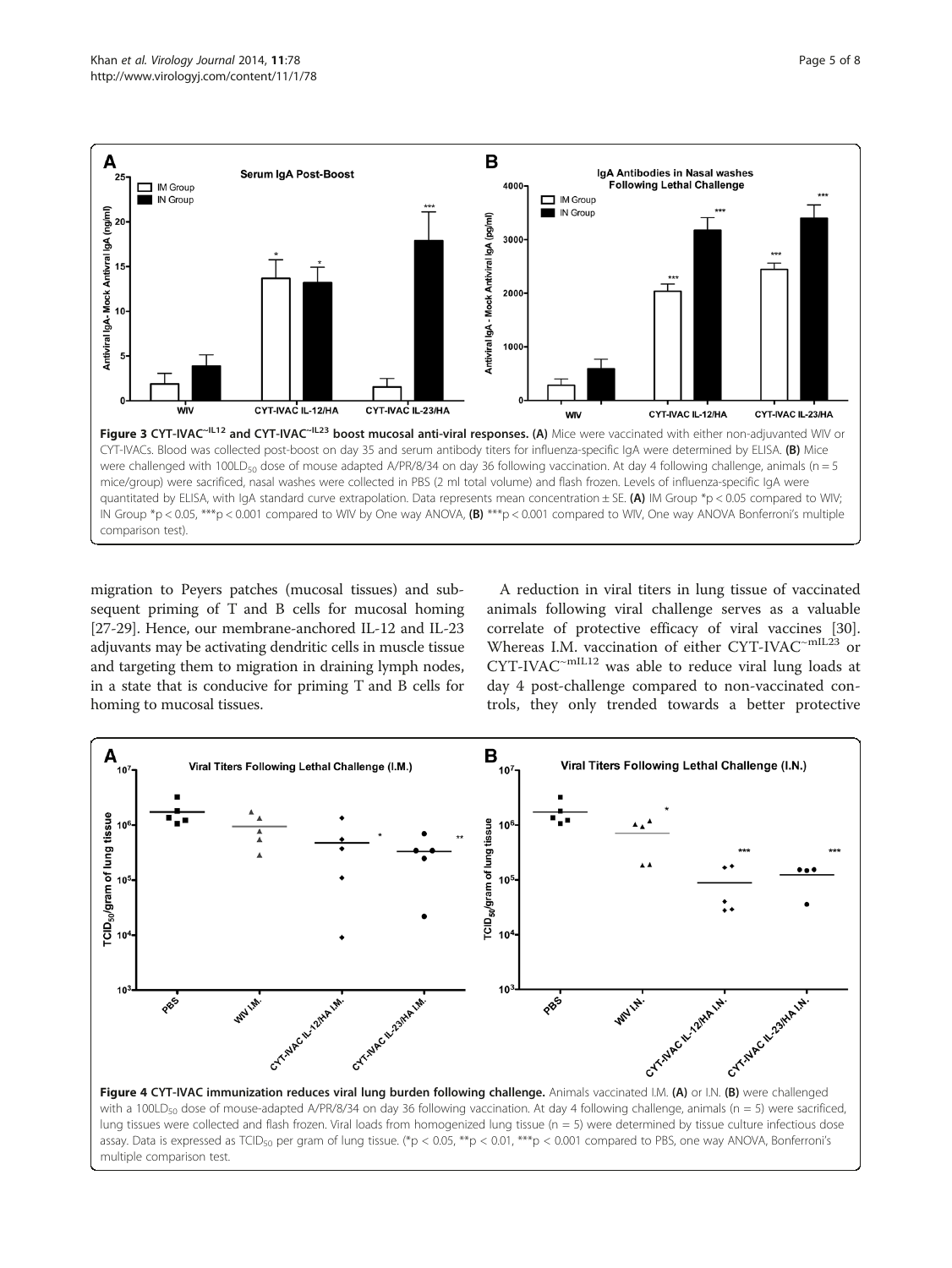<span id="page-5-0"></span>response compared to non-adjuvanted WIV (Figure [4](#page-4-0)A). Interestingly, we found that recall IgA levels in nasal washes were significantly higher in both CYT-IVAC groups than the WIV non-adjuvanted group following lethal challenge irrespective of the route of administration. These responses may be responsible for some of the variation of viral lung loads observed in animals receiving CYT-IVACs by the IM route. However, this also suggests that there are fundamental differences in the specificity of mucosal induced anti-viral IgA compared to anti-viral IgA responses induced at other parenteral sites.

Mucosal administration of CYT-IVAC~mIL23 or CYT-IVAC~mIL12 led to significantly reduced viral loads upon challenge compared to the non-adjuvanted WIV control group (Figure [4](#page-4-0)B); these data correlated well with the observed high levels of sIgA detected in serum and the nasal wash of these animals. This is the first time that the membrane-bound IL-12 or IL-23 co-presented directly on influenza WIV has been found to induce robust mucosal immune responses. Soluble IL-12 as a nasal adjuvant is well documented [\[6](#page-6-0)] and has been reported to stimulate mucosal sIgA and systemic IgG antibody as well as cellular responses in a variety of vaccine formulations [\[8](#page-6-0)]. Our data supports these observations, but also suggest that even low concentrations of IL-12 (picograms) can be used in a membrane-bound formulation to boost mucosal sIgA levels. IL-23 inducing mucosal antibody responses is a novel observation and clearly further work is required to address the mechanism. Based on previous reports of IL-17 influencing B cell activation [\[31](#page-6-0)] and germinal center development [\[32](#page-6-0)], the IL-23 bearing CYT-IVAC could be modulating Th17 responses. Recently, activation of lung Th17 cells were also found to induce the development of polymeric Ig receptor and elevate mucosal secretion of IgA antibodies [\[33](#page-6-0)]. Besides IgA antibodies, anti-viral IgG in BAL fluids as well as T cell responses all contribute towards protection and recovery from viral challenge.

Our approach of using cytokines in direct context with WIV vaccines involves very low amounts of cytokine (picograms per microgram of vaccine). This approach may potentially lower the amount of antigen required to induce protection and may also lower the incidence of adverse side effects reported for WIVs. In most studies soluble cytokines have been administered in μg amounts, which is clearly well in excess of the amounts utilized in the present study; albeit the total number of doses and dosing schedules vary significantly depending on the study (reviewed extensively in [[8,10](#page-6-0)]. It should be noted that soluble IL-23 has been reported to have adverse effects such as inducing chronic inflammation and autoimmune disease [[34,35](#page-6-0)] and both antitumor and tumor promoting effects [[36,37](#page-7-0)]. Our approach that limits systemic distribution of cytokines may overcome some of the safety issues and potential autoimmune inflammatory reactions from soluble IL-23.

In summary, this is the first report of the nasal adjuvanticity of both IL-12 and IL-23 in a membrane-bound formulation co-presented with WIV. In light of our recent study using our CYT-IVAC approach in "aged" mice, we hypothesize that both the IL-12 and IL-23 expressing CYT-IVAC formulations may show even more promise as a mucosal formulation for the elderly, but this will require further more in depth investigation. Finally, this study revisits the use of WIV vaccine formulations adjuvanted for mucosal delivery. Future experiments focusing on evaluating protective efficacy of dose sparing with mucosally administered CYT-IVAC<sup>~IL-12</sup> and CYT-IVAC<sup>~IL-23</sup> vaccines in both young and old preclinical challenge models are needed to provide greater insights on the efficacy of these vaccines.

#### Additional file

**[Additional file 1: Figure S1.](http://www.biomedcentral.com/content/supplementary/1743-422X-11-78-S1.docx)** Pictorial diagram of CYT-IVAC gene<br>constructs. (A) CYT-IVAC<sup>IL-12</sup>fusion gene construct (1620 bp) was composed of mIL-12p35p40 subunits joined by short hydrophobic linker molecule(Li) fused in frame to the a short 222 bp coding region of the Hemagglutinin (HA) gene derived from Influenza virus (A/WSN/33), which encodes for a short extracellular stalk region and the transmembrane and cytoplasmic tail region of the HA (HA1513). (B) The CYT-IVAC<sup>IL-23</sup> fusion gene construct was constructed in a similar fashion. Both cytokine genes were subcloned into the pcDNA3.1 expression vector, placed under control of the CMV promoter (pCMV). Figure S2. Indirect immunofluorescence cell surface staining of MDCK transfectant cell lines cell lines constitutively expressing mIL-12/HA (C) and mIL-23/HA (D) with MDCK cells serving as negative control (A,B) using cytokine specific antibodies.

#### Abbreviations

CYT-IVAC: Cytokine bearing influenza vaccine; WIV: Whole inactivated virus influenza vaccine; I.M.: Intramuscular; I.N.: Intranasal; IL-12: Interleukin-12; IL-23: Interleukin-23.

#### Competing interests

The authors declare that they have no competing interests.

#### Authors' contributions

TK was responsible for construct design and assembly, establishing MDCK producer cell lines, vaccine production and characterization, completion of serological assays (ELISA), design and completion of vaccine efficacy studies, overall study design, analysis and interpretation of results, statistical analysis, drafting and reviewing the manuscript. LH participated in animal experimental design and execution. KPH participated in study design and interpretation. PCR conceived the study, served as the principle investigator, participated in study design, aided in interpretation of results, helped to draft and review the manuscript. All authors read and approved the final manuscript.

#### Acknowledgements

This work was supported by NIH AI065591Roberts and NIH AG033825 (High/Roberts). This article fulfills, in part, the PhD thesis requirements for Tila Khan in the Department of Biomedical Sciences and Pathobiology at the VA-Maryland Regional College of Veterinary Medicine at Virginia Tech.

#### Author details

<sup>1</sup>Department of Biomedical Sciences and Pathobiology, 1981 Kraft Drive Corporate Research Center, Virginia Tech, Blacksburg, Virginia 24061, USA.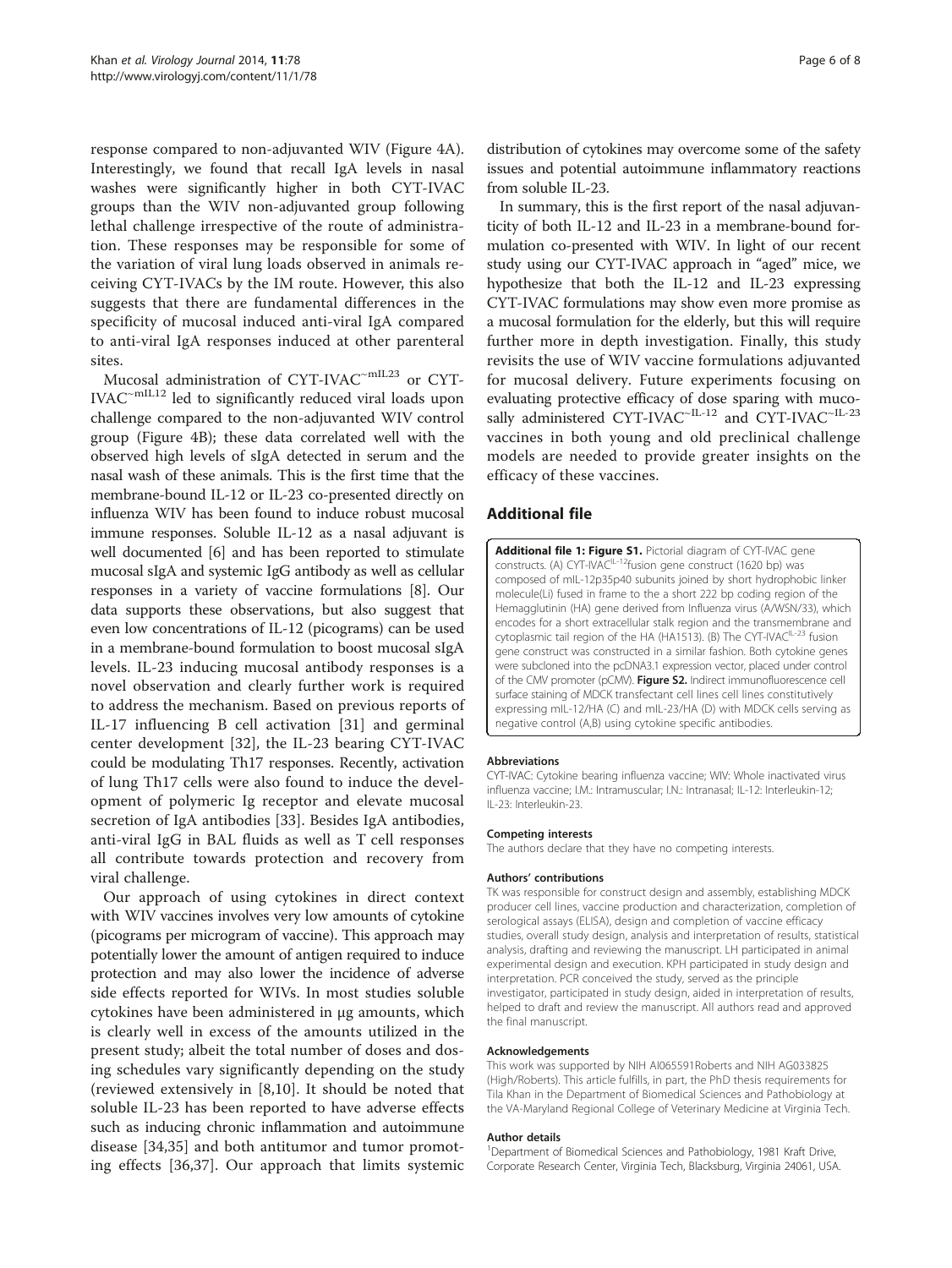<span id="page-6-0"></span><sup>2</sup>Section on Infectious Diseases, Department of Internal Medicine, Wake Forest University School of Medicine, 100 Medical Center Boulevard, Winston-Salem, NC 27157-1042, USA.

#### Received: 15 January 2014 Accepted: 23 April 2014 Published: 3 May 2014

#### References

- 1. Furuya Y: Return of inactivated whole-virus vaccine for superior efficacy. Immunol Cell Biol 2011, 90:571–578.
- Palese P: Making better influenza virus vaccines? Emerg Infect Dis 2006, 12:61–65.
- Takada A, Matsushita S, Ninomiya A, Kawaoka Y, Kida H: Intranasal immunization with formalin-inactivated virus vaccine induces a broad spectrum of heterosubtypic immunity against influenza A virus infection in mice. Vaccine 2003, 21:3212–3218.
- 4. Tumpey TM, Renshaw M, Clements JD, Katz JM: Mucosal delivery of inactivated influenza vaccine induces B-cell-dependent heterosubtypic cross-protection against lethal influenza a H5N1 virus infection. J Virol 2001, 75:5141–5150.
- 5. Stephenson I, Gust I, Pervikov Y, Kieny MP: Development of vaccines against influenza H5. Lancet Infect Dis 2006, 6:458–460.
- 6. Boyaka PN, Marinaro M, Jackson RJ, Menon S, Kiyono H, Jirillo E, McGhee JR: IL-12 is an effective adjuvant for induction of mucosal immunity. J Immunol 1999, 162:122–128.
- 7. Babai I, Samira S, Barenholz Y, Zakay-Rones Z, Kedar E: A novel influenza subunit vaccine composed of liposome-encapsulated haemagglutinin/ neuraminidase and IL-2 or GM-CSF. I. Vaccine characterization and efficacy studies in mice. Vaccine 1999, 17:1223–1238.
- Thompson AL, Staats HF: Cytokines: the future of intranasal vaccine adjuvants. Clin Dev Immunol 2011, 2011:289597.
- Arulanandam BP, O'Toole M, Metzger DW: Intranasal interleukin-12 is a powerful adjuvant for protective mucosal immunity. J Infect Dis 1999, 180:940–949.
- 10. Kodama S, Hirano T, Noda K, Abe N, Suzuki M: A single nasal dose of fms-like tyrosine kinase receptor-3 ligand, but not peritoneal application, enhances nontypeable Haemophilus influenzae-specific long-term mucosal immune responses in the nasopharynx. Vaccine 2010, 28:2510–2516.
- 11. Barouch DH, Santra S, Tenner-Racz K, Racz P, Kuroda MJ, Schmitz JE, Jackson SS, Lifton MA, Freed DC, Perry HC, Perry HC, Davies ME, Shiver JW, Letvin NL: Potent CD4(+) T cell responses elicited by a bicistronic HIV-1 DNA vaccine expressing gp120 and GM-CSF. J Immunol 2002, 168:562–568.
- 12. Bungener L, Geeraedts F, Ter Veer W, Medema J, Wilschut J, Huckriede A: Alum boosts TH2-type antibody responses to whole-inactivated virus influenza vaccine in mice but does not confer superior protection. Vaccine 2008, 26:2350–2359.
- 13. Geeraedts F, Bungener L, Pool J, ter Veer W, Wilschut J, Huckriede A: Whole inactivated virus influenza vaccine is superior to subunit vaccine in inducing immune responses and secretion of proinflammatory cytokines by DCs. Influenza Other Respi Viruses 2008, 2:41–51.
- 14. Yang YF, Leggat D, Herbert A, Roberts PC, Sundick RS: A Novel Method to Incorporate Bioactive Cytokines as Adjuvants on the Surface of Virus Particles. J Interferon Cytokine Res 2009, 29:9–22.
- 15. Herbert AS, Heffron L, Sundick R, Roberts PC: Incorporation of membrane-bound, mammalian-derived immunomodulatory proteins into influenza whole virus vaccines boosts immunogenicity and protection against lethal challenge. Virol J 2009, 6:42.
- 16. Watford WT, Moriguchi M, Morinobu A, O'Shea JJ: The biology of IL-12: coordinating innate and adaptive immune responses. Cytokine Growth Factor Rev 2003, 14:361–368.
- 17. Trinchieri G: Interleukin-12 and its role in the generation of TH1 cells. Immunol Today 1993, 14:335–338.
- 18. Lynch JM, Briles DE, Metzger DW: Increased protection against pneumococcal disease by mucosal administration of conjugate vaccine plus interleukin-12. Infect Immun 2003, 71:4780–4788.
- 19. Bradney CP, Sempowski GD, Liao HX, Haynes BF, Staats HF: Cytokines as adjuvants for the induction of anti-human immunodeficiency virus peptide immunoglobulin G (IgG) and IgA antibodies in serum and

mucosal secretions after nasal immunization. J Virol 2002, 76:517–524.

- 20. Staats HF, Bradney CP, Gwinn WM, Jackson SS, Sempowski GD, Liao HX Letvin NL, Haynes BF: Cytokine requirements for induction of systemic and mucosal CTL after nasal immunization. *J Immunol* 2001, 167:5386–5394.
- 21. Khan T, Heffron CL, High KP, Roberts PC: Tailored Vaccines Targeting the Elderly Using Whole Inactivated Influenza Vaccines Bearing Cytokine Immunomodulators. J Interferon Cytokine Res 2014, 34:129–139.
- 22. Belladonna ML, Renauld JC, Bianchi R, Vacca C, Fallarino F, Orabona C, Fioretti MC, Grohmann U, Puccetti P: IL-23 and IL-12 have overlapping, but distinct, effects on murine dendritic cells. J Immunol 2002, 168:5448–5454.
- 23. Peng LS, Penichet ML, Dela Cruz JS, Sampogna SL, Morrison SL: Mechanism of antitumor activity of a single-chain interleukin-12 IgG3 antibody fusion protein (mscIL-12.her2.IgG3). J Interferon Cytokine Res 2001, 21:709–720.
- 24. Hagenaars N, Mastrobattista E, Glansbeek H, Heldens J, van den Bosch H, Schijns V, Betbeder D, Vromans H, Jiskoot W; Head-to-head comparison of four nonadjuvanted inactivated cell culture-derived influenza vaccines: effect of composition, spatial organization and immunization route on the immunogenicity in a murine challenge model. Vaccine 2008, 26:6555–6563.
- 25. Muhamed G, Greenbaum E, Zakay-Rones Z: Neuraminidase antibody response to inactivated influenza virus vaccine following intranasal and intramuscular vaccination. Isr Med Assoc J 2006, 8:155–158.
- 26. Clements ML, Odonnell S, Levine MM, Chanock RM, Murphy BR: Dose-responses of A/Alaska/6/77 (H3N2) cold-adapted reassortant vaccine virus in adult volunteers-role of local antibody in resistance to infection with vaccine virus. Infect Immun 1983, 40:1044–1051.
- 27. Enioutina EY, Visic D, Daynes RA: The induction of systemic and mucosal immune responses to antigen-adjuvant compositions administered into the skin: alterations in the migratory properties of dendritic cells appears to be important for stimulating mucosal immunity. Vaccine 2000, 18:2753–2767.
- 28. Liard C, Munier S, Arias M, Joulin-Giet A, Bonduelle O, Duffy D, Shattock RJ, Verrier B, Combadiere B: Targeting of HIV-p24 particle-based vaccine into differential skin layers induces distinct arms of the immune responses. Vaccine 2011, 29:6379–6391.
- 29. Belyakov IM, Ahlers JD, Nabel GJ, Moss B, Berzofsky JA: Generation of functionally active HIV-1 specific CD8+ CTL in intestinal mucosa following mucosal, systemic or mixed prime-boost immunization. Virology 2008, 381:106–115.
- 30. Faulkner L, Buchan G, Slobbe L, Lockhart E, Wales J, Wilson M, Baird M: Influenza hemagglutinin peptides fused to interferon gamma and encapsulated in liposomes protects mice against influenza infection. Vaccine 2003, 21:932–939.
- 31. Doreau A, Belot A, Bastid J, Riche B, Trescol-Biemont MC, Ranchin B, Fabien N, Cochat P, Pouteil-Noble C, Trolliet P, Durieu I, Tebib J, Kassai B, Ansieau S, Puisieux A, Eliaou JF, Bonnefoy-Bérard N: Interleukin 17 acts in synergy with B cell-activating factor to influence B cell biology and the pathophysiology of systemic lupus erythematosus. Nat Immunol 2009, 10:778–785.
- 32. Hsu HC, Yang P, Wang J, Wu Q, Myers R, Chen J, Yi J, Guentert T, Tousson A, Stanus AL, Le TV, Lorenz RG, Xu H, Kolls JK, Carter RH, Chaplin DD, Williams RW, Mountz JD: Interleukin 17-producing T helper cells and interleukin 17 orchestrate autoreactive germinal center development in autoimmune BXD2 mice. Nat Immunol 2008, 9:166–175.
- 33. Jaffar Z, Ferrini ME, Herritt LA, Roberts K: Cutting edge: lung mucosal Th17-mediated responses induce polymeric Ig receptor expression by the airway epithelium and elevate secretory IgA levels. J Immunol 2009, 182:4507–4511.
- 34. Lo CH, Lee SC, Wu PY, Pan WY, Su J, Cheng CW, Roffler SR, Chiang BL, Lee CN, Wu CW, Tao MH: Antitumor and antimetastatic activity of IL-23. J Immunol 2003, 171:600–607.
- 35. Oppmann B, Lesley R, Blom B, Timans JC, Xu YM, Hunte B, Vega F, Yu N, Wang J, Singh K, Zonin F, Vaisberg E, Churakova T, Liu M, Gorman D, Wagner J, Zurawski S, Liu Y, Abrams JS, Moore KW, Rennick D, de Waal-Malefyt R, Hannum C, Bazan JF, Kastelein RA: Novel p19 protein engages IL-12p40 to form a cytokine, IL-23, with biological activities similar as well as distinct from IL-12. Immunity 2000, 13:715–725.